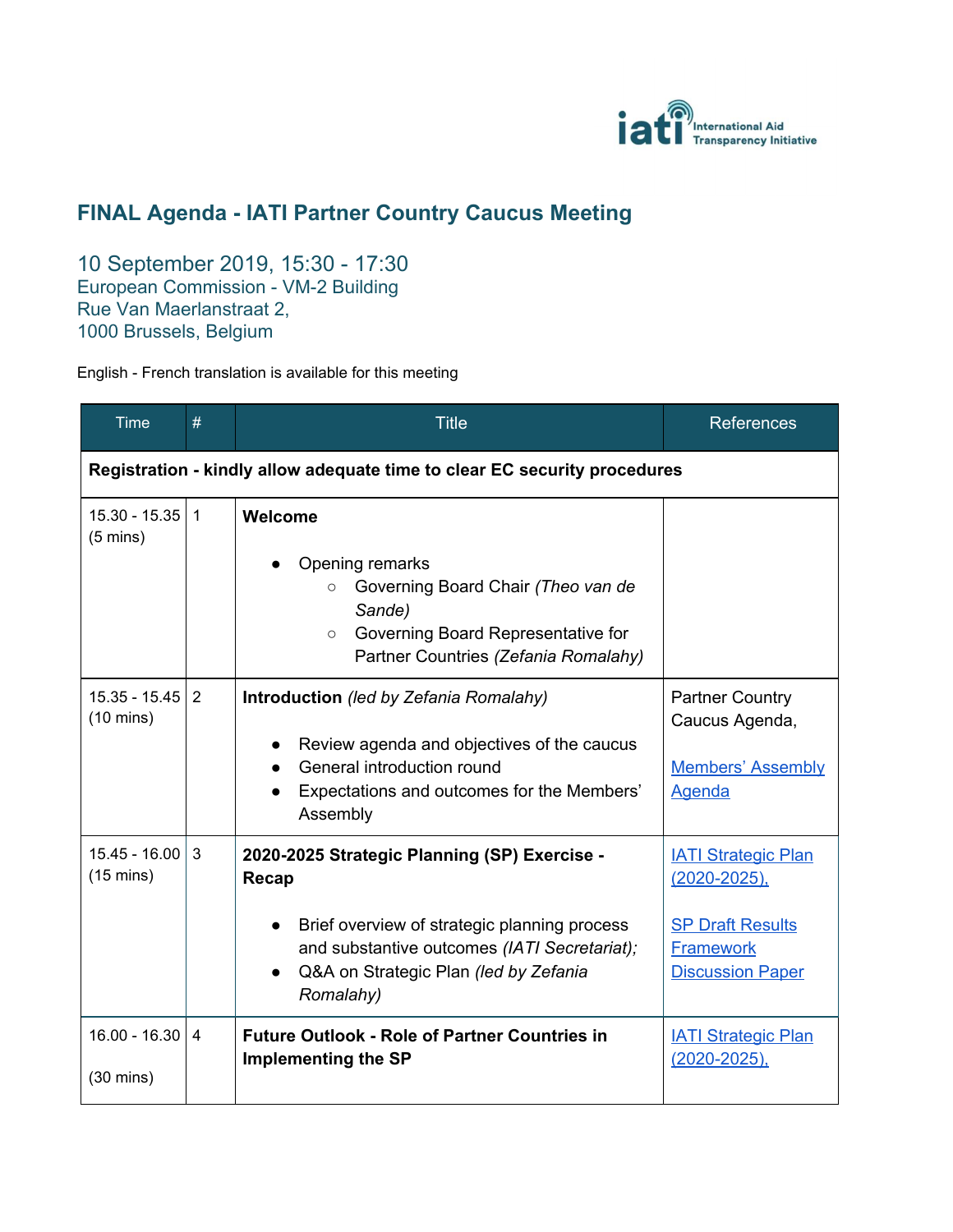

|                                        |   | Discussion (led by Zefania Romalahy)<br><b>Guiding questions:</b><br>What support / resources would help<br>$\circ$<br>Partner Countries to successfully<br>implement the SP (from IATI, the<br>Secretariat, others)?<br>How can Partner Countries measure<br>$\circ$<br>their progress in implementing the new<br>SP?<br>What are key Partner Country priorities<br>$\circlearrowright$<br>in developing the 2020 Annual Work<br>Programme?             | <b>SP Draft Results</b><br><b>Framework</b><br><b>Discussion Paper</b>                                        |
|----------------------------------------|---|----------------------------------------------------------------------------------------------------------------------------------------------------------------------------------------------------------------------------------------------------------------------------------------------------------------------------------------------------------------------------------------------------------------------------------------------------------|---------------------------------------------------------------------------------------------------------------|
| $16.30 - 17.05$<br>$(35 \text{ mins})$ | 5 | <b>Strengthening Data Use</b><br>Discussion / brainstorm (led by Zefania<br>Romalahy) - 25 minutes<br><b>Guiding questions:</b><br>What are key challenges Partner<br>$\circ$<br>Countries are still facing with use of<br>IATI data? How can these be<br>addressed in the 2020 Annual Work<br>Programme?<br>How can the IATI Data Use Task Force<br>$\circ$<br>support overcoming these obstacles,<br>especially in light of the new Strategic<br>Plan? | <b>IATI Data Use Case</b><br>Study (Malawi),<br>2019<br><b>IATI Data Use Case</b><br>Study (Somalia).<br>2019 |
| $17.05 - 17.25$<br>$(20 \text{ mins})$ | 6 | <b>IATI Governance and Engagement</b><br>Discussion / brainstorm (led by Zefania<br>Romalahy)<br><b>Guiding questions:</b><br>With the next round of Governing<br>$\circ$<br>Board elections in March 2020, which<br>members would wish to be nominated<br>to the Board?<br>How can IATI improve the outreach<br>$\circ$<br>and networking among IATI Partner                                                                                            | <b>Board Paper:</b><br><b>Strengthening the</b><br><b>IATI Community to</b><br><b>Maximise Impact</b>         |